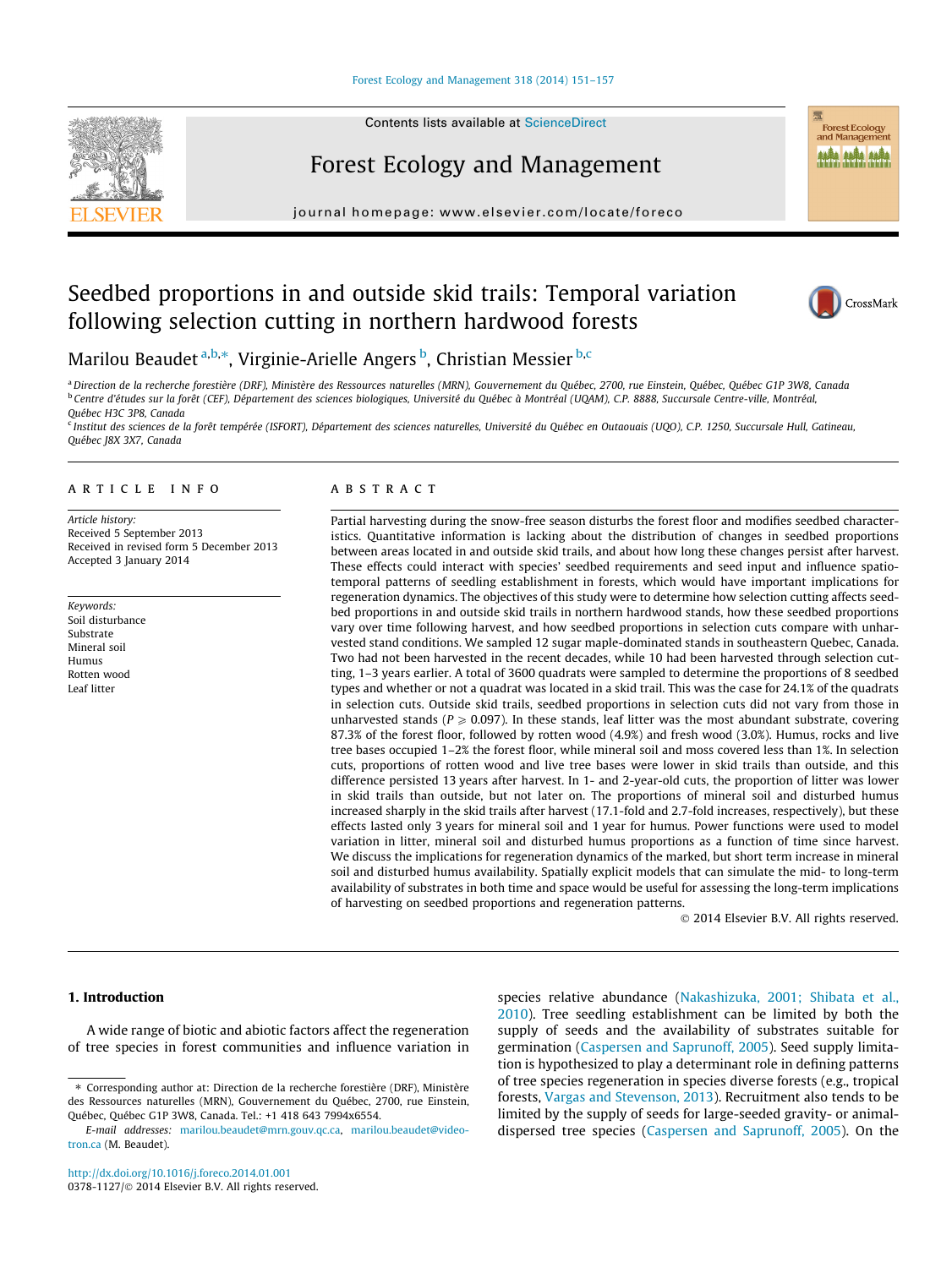other hand, substrate limitation was identified as being one of the main factor limiting seedling establishment in several temperate and boreal forests, and has been shown to be especially influential for small-seeded species ([Gray and Spies, 1997;](#page-5-0) [Barras and Kellman, 1998; Clark et al., 1998; Wright et al., 1998;](#page-5-0) [LePage et al., 2000; Mori et al., 2004; Caspersen and Saprunoff,](#page-5-0) [2005\)](#page-5-0).

Substrate properties are a strong determinant of establishment success for small-seeded species because their radicles are generally unable to penetrate thick layers of leaf litter ([Houle, 1992\)](#page-6-0). They therefore benefit from a direct contact with a low-porosity substrate [\(Greene and Johnson, 1998\)](#page-5-0). Exposed mineral soil and well-decomposed deadwood are recognized as being favorable substrates for small-seeded species, and this has been observed in a diversity of forest ecosystems (e.g., [Harmon and Franklin,](#page-6-0) [1989; Dalling and Hubbell, 2002; Christie and Armesto, 2003;](#page-6-0) [Valkonen and Maguire, 2005; Sanchez et al., 2009](#page-6-0)). In North American hardwood forests, example of species favored by one or the other of these substrates include yellow birch (Betula alleghaniensis Britton), hemlock (Tsuga canadensis [L.] Carrière), and red spruce (Picea rubens Sarg.) [\(McGee and Birmingham, 1997\)](#page-6-0).

In unmanaged northern hardwood stands, mineral soil is exposed by forest floor disturbances originating from animal digging, or from the creation of pits and tip-up mounds associated with tree uprooting ([Beatty and Stone, 1986; Ruel et al., 1988;](#page-5-0) [Peterson and Pickett, 1990](#page-5-0)). In managed forests, partial harvesting, especially when performed during the snow-free season, can considerably disturb the forest floor because of skidding machinery traffic [\(Shields et al., 2007; Lambert, 2013\)](#page-6-0). In partially harvested stands, such as those managed using single- or multiple-tree selection cutting, one can expect forest floor disturbances to be spatially concentrated in the skid trails. The situation can differ when other silvicultural treatments are used, such as group selection with scarification performed in gaps ([Lorenzetti](#page-6-0) [et al., 2008\)](#page-6-0).

Silvicultural systems such as single-tree selection cutting have been used extensively in northern hardwood forests, and in Quebec (Canada) this was especially the case during the last two decades ([Guillemette et al., 2013](#page-5-0)). The selection silvicultural system aims at providing consistent yield at regular intervals, reducing residual tree mortality by harvesting trees that are at high risk of dying, and ensuring an adequate regeneration and a long-term stability in stand conditions [\(Nyland, 1998\)](#page-6-0). These objectives are addressed by harvesting trees individually, or in small groups, to a specified residual diameter distribution (e.g., reverse-J distribution), and at intervals ranging from less than 10 to 25–30 years, depending on the residual basal area and maximum diameter [\(Nyland, 1998\)](#page-6-0).

Since the residual basal area is generally relatively high after selection cutting (e.g., >16 m<sup>2</sup> ha $^{-1}$  in Quebec northern hardwoods, [Guillemette et al., 2013](#page-5-0)), one can expect the litter input from residual trees to rapidly cover patches of disturbed forest floor and exposed mineral soil ([Greene and Johnson, 1998](#page-5-0)). Species that require such microsites for their establishment will therefore only have a short window of opportunity to become established.

To our knowledge, no study has yet quantified the temporal variation in the availability of different seedbed types following selection cutting in northern hardwood stands, taking into account the spatial variation in seedbed proportions between areas located in and outside skid trails. The objectives of this study are therefore to determine how harvesting, using the selection cutting system, affects the proportions of seedbed types in and outside skid trails, and to determine how these proportions vary during the post-harvest years. Results obtained in selection cuts are also compared to values recorded in unharvested stands.

## 2. Material and methods

#### 2.1. Study sites

This study was undertaken in the Eastern Townships region, in southeastern Quebec (Canada). Sampling was performed on forest lands owned by Domtar Inc., between latitudes 45°05' and  $45^{\circ}44^{\prime}$ N, and longitudes  $71^{\circ}15^{\prime}$  and  $72^{\circ}29^{\prime}$ W. The study sites are in the sugar maple – basswood bioclimatic domain, in the ecological sub-regions 2cT (landscape unit #8) and 3dM (landscape unit #31) defined by [Robitaille and Saucier \(1998\)](#page-6-0). In the study area, the mean annual temperature is  $5^{\circ}$ C, and the growing season lasts from 180 to 190 days. Mean annual precipitations range from 1000 to 1100 mm, of which 25–30% falls as snow ([Robitaille and Saucier,](#page-6-0) [1998\)](#page-6-0). Study sites are located at altitudes ranging from 340 to 565 m above sea level.

Twelve uneven-aged stands were sampled between the end of June and the end of August 2003. They were dominated by sugar maple (Acer saccharum Marsh.), with yellow birch and American beech (Fagus grandifolia Ehrh.) as the main companion species. The stands were located on mesic sites with good to moderate drainage and slopes ranging from 10% to 30%. Humus type was moder, while soils were mostly Dystric Brunisols (occasionally Podzols) derived from glacial till rich in mica schist and sandstone.

All of the study stands have probably been subjected to some high grading (partial harvest removing the most valuable trees without regard for residual stand condition) prior to the 1960s, but precise records of harvesting are not available. Of the twelve study stands, two had not been cut in recent decades and were sampled to characterize seedbed proportions in undisturbed stands. The remaining ten stands had been subjected to singleand multiple-tree selection cutting 1–13 years prior to sampling (two stands were sampled during each of the 1st, 2nd and 3rd post-harvest growing seasons, and one during each of the 4th, 8th, 10th and 13th growing seasons). Basal area was approximately  $25-26$  m<sup>2</sup> ha<sup>-1</sup> in uncut stands and typically ranged between 16 and 21  $m<sup>2</sup>$  ha<sup>-1</sup> in harvested stands. We only sampled stands harvested during summer or fall, before the soil froze. Trees had been cut using a chainsaw or feller-buncher, and a wheeled cable- or grapple-skidder had been used for tree-length skidding. Field observations indicate that effects of the different types of equipment were generally comparable (R. Vanier, pers. comm.).

#### 2.2. Field sampling

In each stand, four 150-m-long transects were established. In uncut stands, the starting point and the azimuth of the transects were randomly determined. In selection cuts, since one of our aims was to assess the proportion of forest floor affected by skid trails, only the transects origins were randomly located; their azimuth was selected so that each transect would be more or less perpendicular to the main skid trails. Stands, defined as contiguous forest areas with a homogeneous forest type and submitted to the same harvest, typically ranged in size from 10 to 50 ha. The minimum distance between transects was of approximately 30 m.

Seedbed proportions were assessed in 20 cm  $\times$  20 cm quadrats spaced every 2 m along each transect, for a total of 75 quadrats transect<sup>-1</sup>, 300 quadrats stand<sup>-1</sup>, and 3600 quadrats sampled in all. The percent cover of the following 8 substrate categories was recorded in each quadrat:

1. Litter: Undisturbed organic material composed of intact or partly decomposed leaves.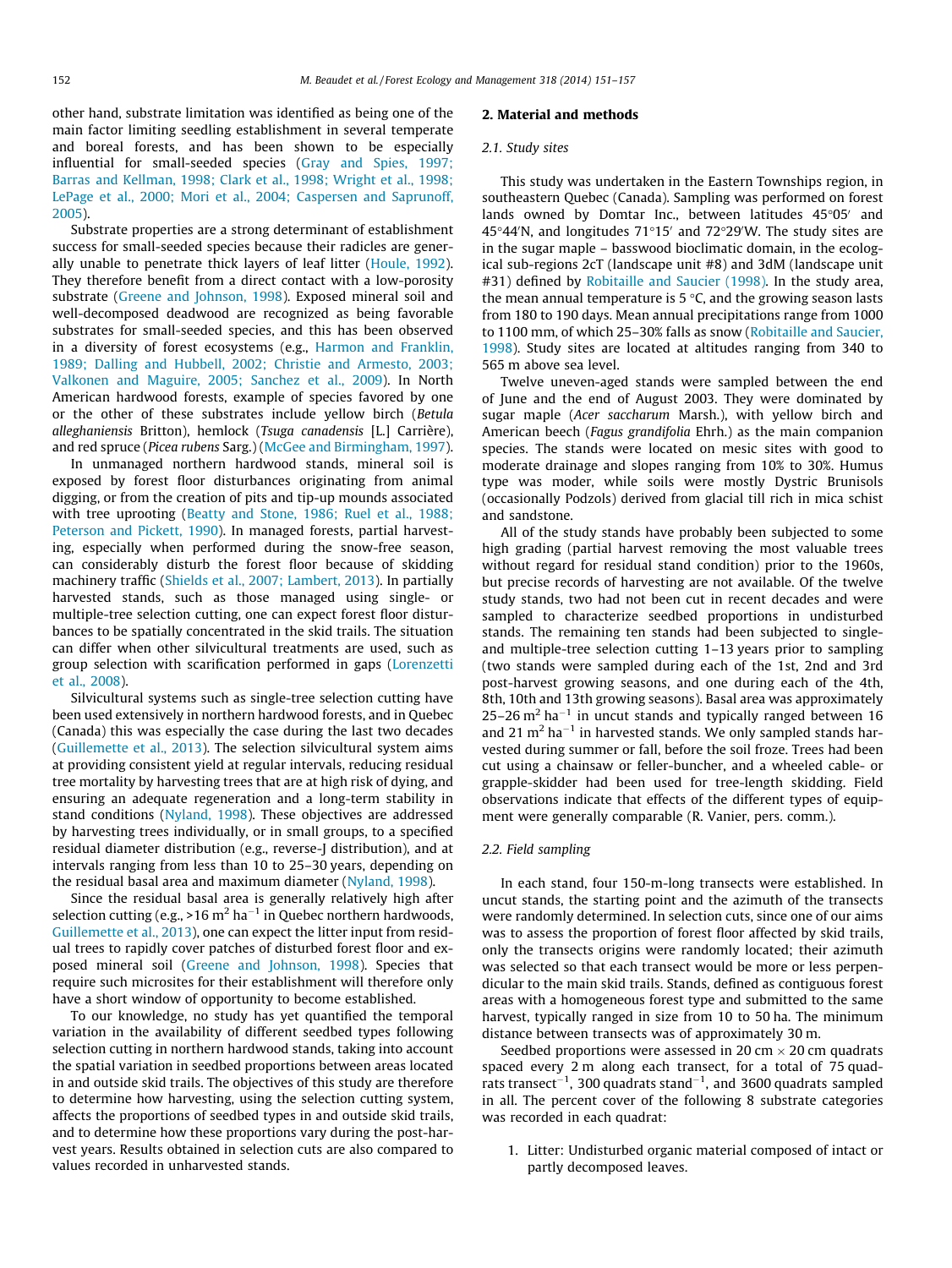- 2. Mineral soil: Exposed mineral soil present as a result of logging activity or other causes of soil disturbances (e.g., windthrow, animal burrow).
- 3. Humus: Exposed humus, mixed or not with some mineral material, and present as a result of logging activity or other causes of soil disturbances.
- 4. Moss: Moss growing directly on the ground, on dead wood or rock.
- 5. Fresh wood: Solid wood associated with logs, stumps or branches with a minimum diameter of 1 cm. Branches had to be in contact with the forest floor to be recorded as a substrate, otherwise the underlying substrate was recorded.
- 6. Rotten wood: Wood sufficiently decomposed that it was qualitatively judged to be a potential germination substrate. The tip of a pencil or a thumbnail could penetrate readily. This corresponds to decay classes #3 and #4 in [Fra](#page-5-0)[ver et al. \(2002\).](#page-5-0)
- 7. Rock: Exposed rocks of various sizes.
- 8. Live tree base: Area occupied by live trees or saplings.

In selection cuts, we recorded whether or not a quadrat was located in a skid trail. We considered the area in a skid trail as the one including and between the two wheel tracks left by the wheeled skidder, as well as the narrow area on each side where soil disturbance was more pronounced. Obviously, the older the cuts, the more difficult it was to locate the skid trails. The following criteria were considered to help in locating skid trails: location of stumps, injuries at the base of residual trees, constraints for the passage of a skidder and bole manoeuvring, and general concordance with the skid trail network [\(Hartmann et al., 2009\)](#page-6-0).

#### 2.3. Statistical analyses

The proportion of quadrats located in a skid trail was calculated for each transect in harvested stands. These transect-level proportions were analyzed with a mixed-model analysis of variance (ANOVA) using the GLIMMIX procedure of SAS (version 9.22, [SAS](#page-6-0) [Institute Inc., 2010\)](#page-6-0) with time since harvesting as a fixed effect, and stand and transect as random effects. Denominator degrees of freedom were adjusted using the Kenward–Roger method. Time since harvesting was expressed in number of years, with year 1 corresponding to the first growing season after harvesting.

The dataset composed of seedbed proportions recorded in individual quadrats ( $n = 3600$  per seedbed type) contained many zero values in certain categories, which made it difficult to meet linear model assumptions, even with data transformations. Seedbed proportions were therefore averaged by transect and by stand, as well as by location (in or outside of a skid trail); analyses were performed on the resulting mean proportions ( $n = 88$  per seedbed type).

In selection cuts, to determine whether seedbed proportions outside skid trails differed from those observed in unharvested stands, a mixed model ANOVA was performed with harvest status (harvested or not) and location (in or outside a skid trail) as fixed effects, and stand and transect as random effects. A planned contrast was then used to specifically test the difference between seedbed proportions observed in unharvested stands and those observed outside skid trails, in harvested stands.

To assess the effects of time since harvesting and location in selection cuts, seedbed proportions were analyzed with a mixed model ANOVA, with time since harvesting and location as fixed effects, and stand and transect as random effects. For a given seedbed type, when a significant interaction was found between the two fixed factors, post hoc least-square means comparisons were used to further investigate how the effect of location varied with time since harvesting. For these seedbed types, we also modeled how seedbed proportions varied as a function of time since harvesting, using non-linear regression with the SAS NLMIXED and MODEL procedures. A number of functions were considered (e.g., power, logistic), but we present only the one that provided the best fit, based on values of adjusted  $R^2$  and Akaike information criterion corrected for small sample size ( $AIC_c$ ).

An angular transformation ( $arcsin(x^{0.5})$ ) was performed on seedbed proportions to improve the residual distribution in mixed model ANOVA and regression analyses. No transformation was required for the proportions of quadrats in skid trail data. All tests were considered significant at an alpha level of 0.05, except the multiple comparisons, for which a corrected alpha level was used  $(0.05/n_c)$ where  $n_c$  is the number of comparisons simultaneously tested).

## 3. Results

Among substrates in unharvested stands, undisturbed litter was found in the highest proportion  $(87.3 \pm 1.0\%)$ , mean  $\pm 1$  SE). Rotten wood and fresh wood covered 4.9% and 3.0% of the forest floor, respectively ([Fig. 1](#page-3-0)). Humus, rocks and live tree bases occupied between 1% and 2% the forest floor, while mineral soil and moss covered less than 1% ([Fig. 1](#page-3-0)).

In selection cuts,  $24.1 \pm 1.3\%$  of the quadrats were in skid trails. This proportion did not vary as a function of time since harvesting  $(P = 0.337)$ . Seedbed proportions observed outside skid trails did not vary from those observed in unharvested stands (P ranging from 0.097 to 0.950 for all seedbed types). Proportions of moss, fresh wood and rock did not vary as a function of location in or outside skid trails, nor as a function of time since harvesting ([Table 1A](#page-3-0)). Proportions of rotten wood and live tree bases varied as a function of location ( $P = 0.002$  and <0.001, respectively), but not as a function of time since harvesting [\(Table 1A](#page-3-0)); both were lower in skid trails ( $1.8 \pm 0.4$ % for rotten wood and 0 for live tree bases in skid trails, compared to  $3.0 \pm 0.3$ % and  $1.1 \pm 0.2$ %, outside skid trails). Proportions of undisturbed litter, mineral soil and humus varied between locations in interaction with time since harvesting ( $P < 0.001$  for litter and mineral soil, and  $P = 0.026$  for humus, [Table 1A](#page-3-0)). The proportion of undisturbed litter was significantly lower in skid trails for the first 2 years after selection cuts, but not later on [\(Table 1B](#page-3-0)). The proportion of mineral soil in skid trails reached 18.8% after 1 year, 7.2% after 2 years and 5.7% after 3 years, which was significantly higher than outside skid trails ([Table 1B](#page-3-0)). In older cuts, the proportion of mineral soil returned to less than 1% [\(Fig. 1](#page-3-0)) and differences between locations were no longer significant ([Table 1B](#page-3-0)). Finally, the proportion of disturbed humus briefly increased in skid trails following selection cutting, reaching 9.4% in 1-year-old cuts ([Fig. 1](#page-3-0)), but the effect of location was no longer significant thereafter ([Table 1B](#page-3-0)).

Proportions of undisturbed litter, mineral soil and humus varied non-linearly as a function of time since harvesting, in a manner that was best described by power functions ([Fig. 2,](#page-4-0) [Table 2\)](#page-4-0). The proportion of undisturbed litter was the lowest the first year after harvest, and increased thereafter; the proportions of mineral soil and disturbed humus followed the opposite trend [\(Fig. 2\)](#page-4-0).

### 4. Discussion

## 4.1. Seedbed proportions in unharvested stands and outside skid trails in selection cuts

The seedbed proportions observed in unharvested stands were consistent with values reported in the literature for northern hardwood stands. Leaf litter is clearly the predominant substrate ([Barras and Kellman, 1998; Caspersen and Saprunoff, 2005](#page-5-0)), while the proportion of mineral soil is very small  $(\leq 1\%)$  ([Barras and](#page-5-0)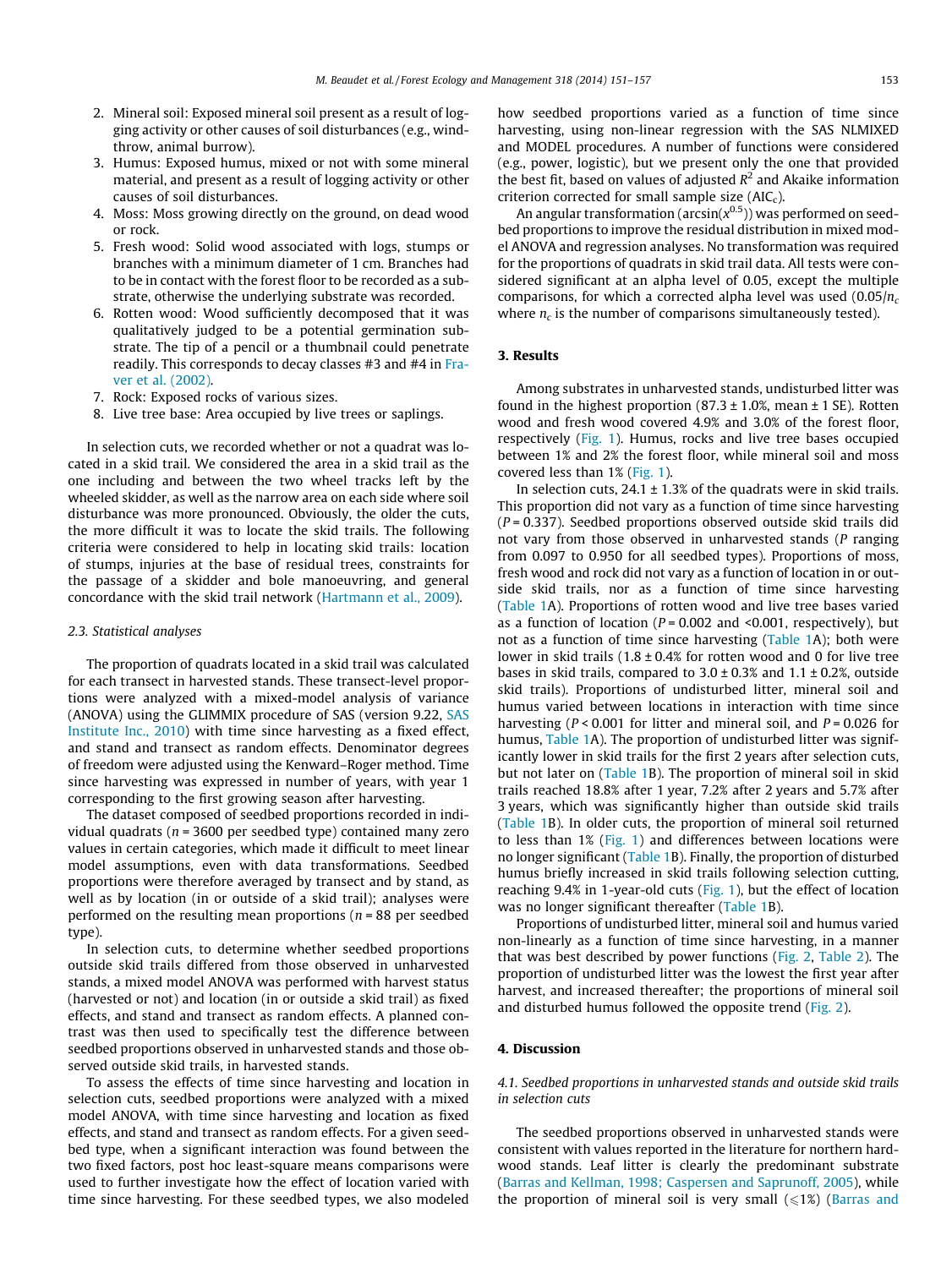<span id="page-3-0"></span>

Fig. 1. Mean proportions (±1 SE) of different seedbed types (A) in skid trails and (B) outside skid trails in selection cuts (SC) and unharvested control (CTRL) stands. Selection cuts labels also include the time since harvesting (number of years). Undisturbed litter proportions are not shown on the figures but they represent the remaining proportions. Note that the scale of the y-axis differs between pannels A and B.

#### Table 1

Results of (A) ANOVA on seedbed proportions<sup>a</sup> recorded in stands submitted to selection cutting 1–13 years prior to sampling, and (B) multiple comparison tests to further investigate significant Time Location interactions. To simplify table presentation, only fixed effects are presented, although stand and transect random effects were accounted for in the analysis.

| Effet                                        | $df$ . | Litter |             | Mineral soil |         | Humus |       | Moss |       | Fresh wood |       | Rotten wood |       | Rock |       | Live tree base |         |
|----------------------------------------------|--------|--------|-------------|--------------|---------|-------|-------|------|-------|------------|-------|-------------|-------|------|-------|----------------|---------|
|                                              |        | F      | $P^{\rm b}$ |              | D       |       | P     |      | P     |            | P     | F           | P     |      |       |                | P       |
| $(A)$ ANOVA results <sup>c</sup>             |        |        |             |              |         |       |       |      |       |            |       |             |       |      |       |                |         |
| Time since harvesting                        | 6      | 0.95   | 0.565       | 1.42         | 0.417   | 0.72  | 0.664 | 2.60 | 0.231 | 0.77       | 0.641 | 0.38        | 0.853 | 1.56 | 0.190 | 1.68           | 0.360   |
| Location in skid trail                       |        | 7.11   | 0.010       | 26.78        | $0.001$ | 0.33  | 0.566 | 0.28 | 0.600 | 0.15       | 0.701 | 11.81       | 0.002 | 2.39 | 0.132 | 95.49          | $0.001$ |
| Time $\times$ Location                       | 6      | 7.98   | $0.001$     | 8.63         | $0.001$ | 2.59  | 0.026 | 2.07 | 0.083 | 1.66       | 0.145 | 0.99        | 0.448 | 0.97 | 0.463 | 1.87           | 0.116   |
| (B) Multiple comparison results <sup>c</sup> |        |        |             |              |         |       |       |      |       |            |       |             |       |      |       |                |         |
| Skid trail (yr 1)                            |        |        | $0.001$     |              | $0.001$ |       | 0.002 |      |       |            |       |             |       |      |       |                |         |
| Skid trail (yr 2)                            |        |        | 0.002       |              | $0.001$ |       | 0.526 |      |       |            |       |             |       |      |       |                |         |
| Skid trail (yr 3)                            |        |        | 0.024       |              | 0.005   |       | 0.270 |      |       |            |       |             |       |      |       |                |         |
| Skid trail (yr 4)                            |        |        | 0.232       |              | 0.639   |       | 0.570 |      |       |            |       |             |       |      |       |                |         |
| Skid trail (yr 8)                            |        |        | 0.712       |              | 0.845   |       | 0.987 |      |       |            |       |             |       |      |       |                |         |
| Skid trail (yr 10)                           |        |        | 0.361       |              | 0.806   |       | 0.990 |      |       |            |       |             |       |      |       |                |         |
| Skid trail (yr 13)                           |        |        | 0.018       |              | 0.895   |       | 0.075 |      |       |            |       |             |       |      |       |                |         |

<sup>a</sup> An angular transformation (arcsin( $p^{0.5}$ )) was applied on all seedbed proportions (p).

 $<sup>b</sup>$  Significant P values are emphasized in bold.</sup>

 $c$  An alpha level of 0.05 was used for the ANOVA results, while a corrected alpha level of 0.007 (0.05/7 comparisons) was used for multiple comparison tests.

[Kellman, 1998\)](#page-5-0). The 5% cover of rotten wood observed in this study is in agreement with coarse woody debris cover of 4–6% observed in primary hemlock–hardwood forests in Upper Michigan ([McGee](#page-6-0) [and Birmingham, 1997; Marx and Walters, 2008](#page-6-0)).

There was no difference in seedbed proportions between unharvested stands and areas outside skid trails in selection cuts. This indicates that the influence of harvesting on seedbed proportions is concentrated in the skid trails. A localized pattern of forest floor and soil disturbance (e.g. compaction), almost exclusively restricted to skid trails, has also been reported elsewhere ([McGee](#page-6-0) [and Birmingham, 1997; Caspersen and Saprunoff, 2005; Puett](#page-6-0)[mann et al., 2008; Malo and Messier, 2011\)](#page-6-0).

#### 4.2. Effects of skid trails on seedbed proportions in selection cuts

Skid trails covered almost one fourth of the area in the sampled selection cuts, which is within the range of values reported for various selection cuts (9–25% in [Angers, 2004; Hartmann et al.,](#page-5-0) [2009; Malo and Messier, 2011](#page-5-0)). The trails, which included a disturbed area on each side of the wheel tracks, were typically 4–5 m wide and separated by a distance of about 20 m (M. Beaudet, pers. obs). Skid trails not only covered a significant proportion of managed areas, but also differed in seedbed proportions from areas located outside skid trails, at least for the first few years following harvesting.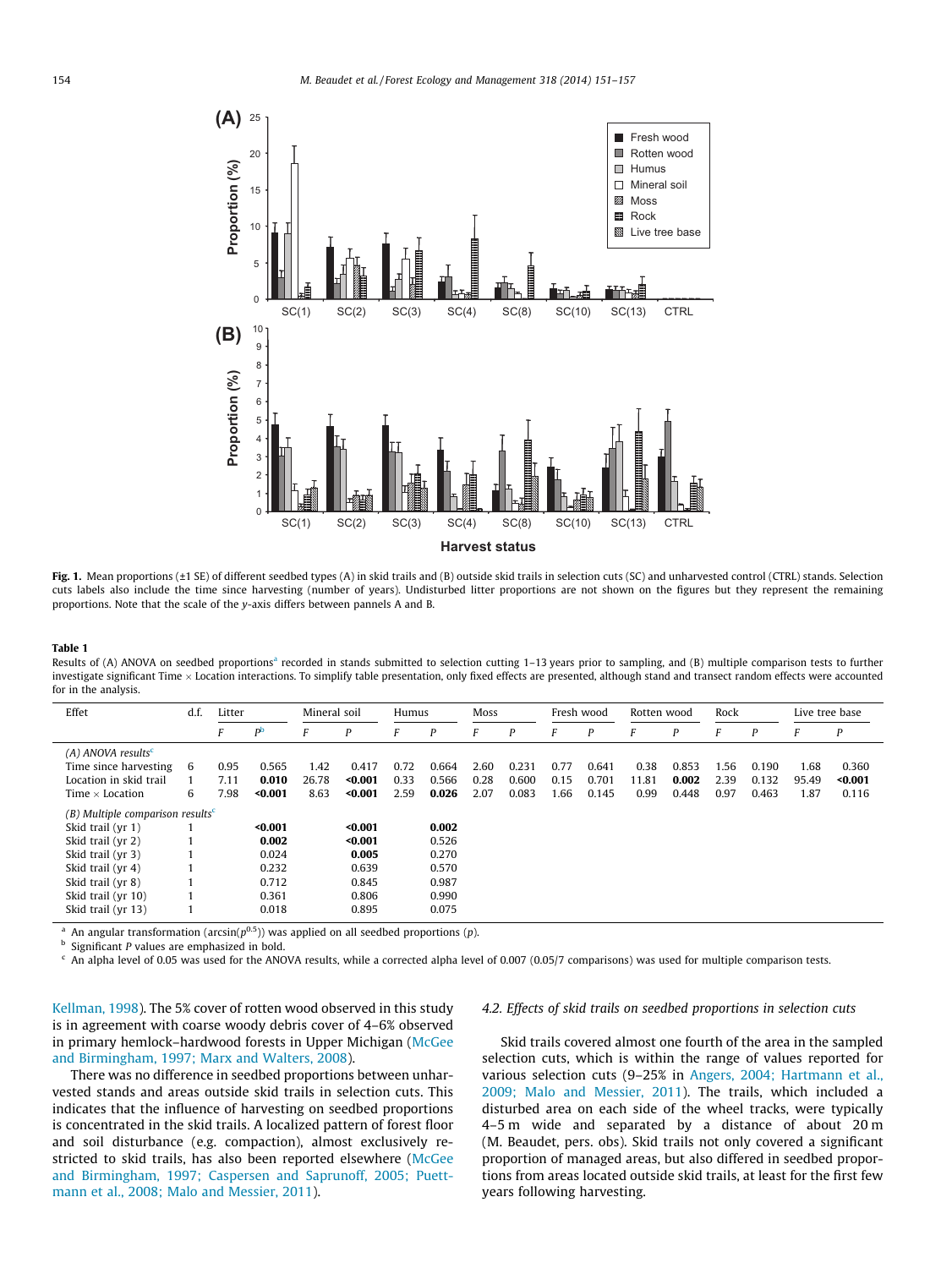<span id="page-4-0"></span>

Fig. 2. Proportion of  $(A)$  undisturbed litter,  $(B)$  mineral soil and  $(C)$  disturbed humus observed in skid trails as a function of time since selection cutting. Fitted regression lines correspond to the equation and parameters provided in Table 2 (but note that to improve clarity, untransformed proportions are presented on the graphs). Each of the observed data point corresponds to seedbed proportion averaged by transect  $(n_p = 40)$ .

## 4.2.1. Effects on mineral soil and disturbed humus proportions

The most important change in seedbed proportions in skid trails was a sharp increase in mineral soil and disturbed humus observed immediately after harvest (17.1-fold and 2.7-fold, respectively). Despite the initial marked impact of skid trails on the proportions of mineral soil and disturbed humus, their effect was only temporary to substrates. The proportions of mineral soil and humus rapidly decreased and returned within 3 years and 1 year, respectively, to the levels observed in undisturbed conditions. A rapid covering of exposed mineral soil and disturbed humus by falling leaves is consistent with the abundant input of leaf litterfall expected in deciduous stands with relatively high residual basal area [\(Ruel et al., 1988; Greene and Johnson, 1998](#page-6-0)).

In partially harvested stands, exposed mineral soil and disturbed humus are mostly restricted to skid trails, while in undisturbed forests such substrates are generally associated with tip-up mounds resulting from windthrow ([Ruel et al., 1988](#page-6-0)). Differences can be expected between the spatio-temporal pattern of such seedbeds availability in harvested stands compared to undisturbed forests. While our results showed that the increased proportions of mineral soil and disturbed humus were short-lived following harvesting, [Ruel et al. \(1988\)](#page-6-0) reported a relatively slow litter accumulation on mounds, associated with the microtopography created by tip-up mounds. A brief availability of suitable substrates, such as that observed for mineral soil after selection cutting, may not coincide with the occurrence of a mast year (or one with sufficient seed input) for desired species such as yellow birch [\(Erdmann, 1990](#page-5-0)). On the other hand, a longer term availability of suitable substrates, such as that observed on tipup mounds ([Ruel et al., 1988\)](#page-6-0), can be expected to favor the successful establishment of desired species.

While the increased availability of mineral soil and disturbed humus in skid trails can favor regeneration establishment, there are several reasons why it could be risky to rely on these microsites to address the seedbed requirements of desired species. While the mounds associated with tip-up mounds can be considered as safe sites for regeneration ([Grubb, 1977; Nakashizuka, 2001\)](#page-5-0), establishment of tree seedlings in skid trails might be more risky. This would be the case, for instance, if the same skid trails are used when the next cut is performed. Sapling cohorts established in the trails after the first cut would then be put at risk of being destroyed by the passage of harvesting machinery ([McGee and](#page-6-0) [Birmingham, 1997; Lambert, 2013\)](#page-6-0). A careful planning of skid trails layout is necessary to preserve regeneration cohorts established following a prior harvest, while accounting for physical constraints (topography, boulder, etc.) and the need to avoid excessive soil compaction ([Nyland, 2002; Puettmann et al., 2008; Hartmann](#page-6-0) [et al., 2009; Malo and Messier, 2011](#page-6-0)).

## 4.2.2. Effects on dead wood

Another difference between areas in and outside skid trails is that the proportion of rotten wood was lower in the trails. Such a trend was also noted by [McGee \(2001\).](#page-6-0) This effect is likely caused by logs collapsing under passing machinery, since they are in an advanced stage of decay and very brittle. The magnitude of the effect is not very large, with cover of dead wood of 1.8% in skid trails compared to 3.0% outside skid trails, but the potential implications in terms of regeneration dynamics are worth considering.

Deadwood is a favorable substrate for the establishment of many tree species in different forest ecosystems, hence the term nurse logs used to refer to some types of dead wood ([Harmon](#page-6-0) [et al., 1986; Christie and Armesto, 2003; Marx and Walters,](#page-6-0)

#### Table 2

Fitted regression describing the variation in proportion of (A) undisturbed litter, (B) mineral soil, and (C) humus in skid trails, as a function of time since harvesting. A power model (y = a year<sup>b</sup>) provided the best fit, where y = arcsin (p<sup>0.5</sup>) and p is seedbed proportion (as a fraction ranging from 0 to 1) observed in 20 cm  $\times$  20 cm quadrats, averaged by transect  $(n_p = 40)$ .

| Seedbed                | Parameter | Estimate (SE)                     | Test             |                    | AIC <sub>c</sub> | $R_{\text{adj.}}^2$ |
|------------------------|-----------|-----------------------------------|------------------|--------------------|------------------|---------------------|
| (A) Undisturbed litter | a         | 0.9012(0.036)<br>0.1604(0.024)    | $a = 0$<br>$b=1$ | < 0.001<br>< 0.001 | $-36.5$          | 0.530               |
| (B) Mineral soil       | a         | 0.4322(0.040)<br>$-0.8510(0.152)$ | $a = 0$<br>$b=1$ | < 0.001<br>< 0.001 | $-52.6$          | 0.565               |
| (C) Humus              | a<br>b    | 0.2705(0.033)<br>$-0.6056(0.154)$ | $a = 0$<br>$b=1$ | < 0.001<br>< 0.001 | $-65.6$          | 0.301               |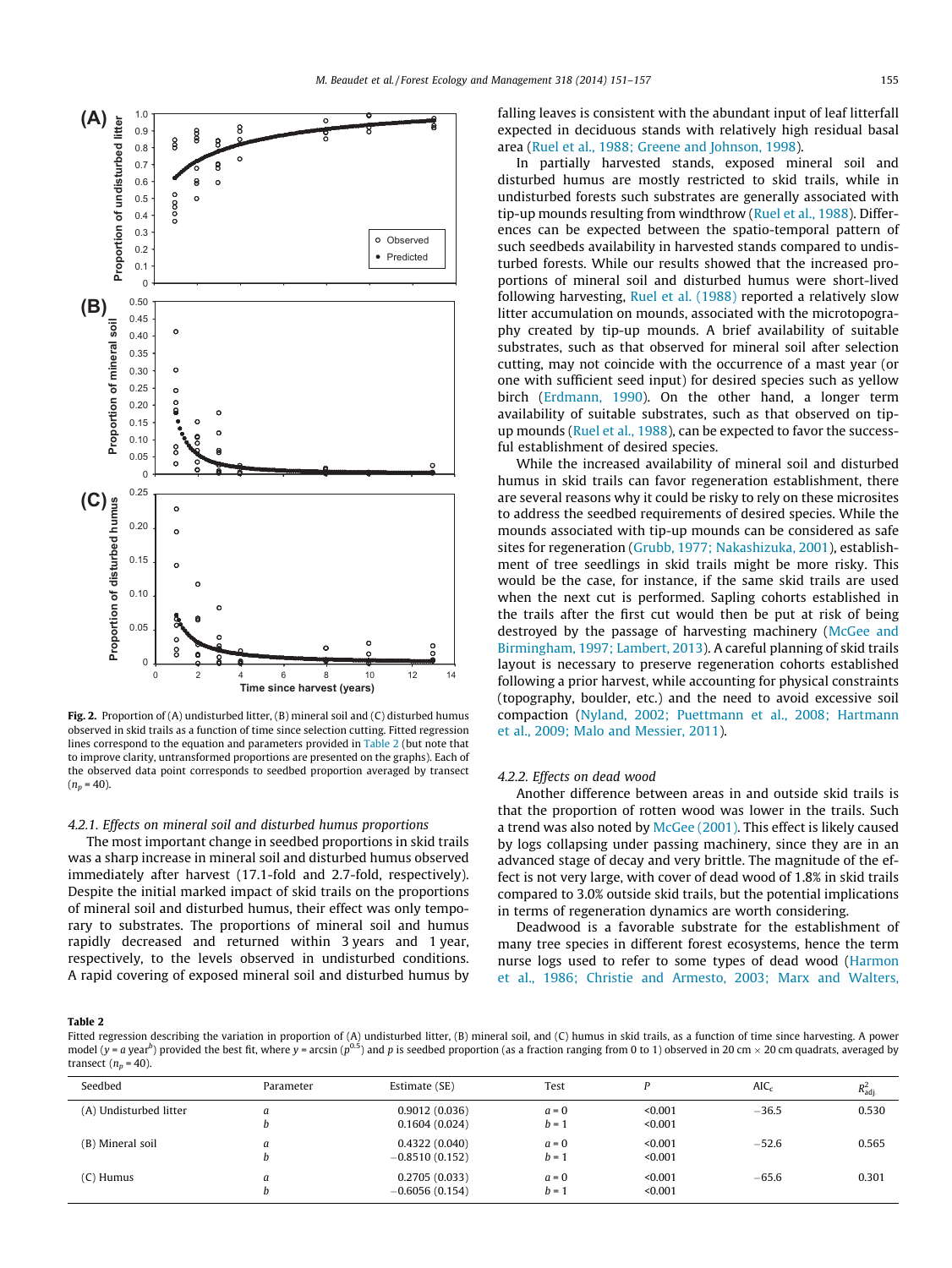<span id="page-5-0"></span>[2008; Sanchez et al., 2009; Iijima and Shibuya, 2010; Yano and Shi](#page-6-0)buya, 2010; Bače et al., 2012). Rotten wood offers better moisture retention, easy rooting conditions and, because of its elevation, a competitive advantage over surrounding vegetation ([Harmon](#page-6-0) [et al., 1986; McGee and Birmingham, 1997; Cornett et al., 2000;](#page-6-0) [McGee, 2001](#page-6-0)). Moreover, though deadwood generally covers only a small proportion of the forest floor (less than 5%), its availability over time is more stable than that of mineral soil and disturbed humus. Deadwood could therefore play an important role in longer term seedling and sapling recruitment [\(Lambert, 2013](#page-6-0)). In northeastern American temperate forests, studies have documented that deadwood is used more often as a tree seedling establishment site than would be expected, based on its relative coverage of the forest floor. This has been observed for various species such as yellow birch, eastern hemlock and red spruce [\(McGee and Birmingham,](#page-6-0) [1997; Caspersen and Saprunoff, 2005; Marx and Walters, 2008;](#page-6-0) [Bolton and D'Amato, 2011; Lambert, 2013](#page-6-0)).

However, the proportion of coarse woody debris is often reduced by forest management interventions [\(McGee and](#page-6-0) [Birmingham, 1997; Goodburn and Lorimer, 1998; Hale et al.,](#page-6-0) [1999\)](#page-6-0). In temperate forests, partial harvesting systems usually aim to reduce residual tree mortality by harvesting trees that are at high risk of dying. There are concerns that this could eventually reduce the input of deadwood in managed stands. In addition, logs in an advanced stage of decay (a high-quality seedbed type, Bolton and D'Amato, 2011) easily collapse under passing machinery. We observed this as well, since the proportion of rotten wood was lower in than outside skid trails. Moreover, the decreased proportion of rotten wood did not recover over time, at least not during the first 13 years after harvesting. The recruitment of fresh wood from logging slash may constitute a future input of rotten wood ([Vanderwel et al., 2010\)](#page-6-0), but in the stands we studied, fresh wood was mainly composed of branches and of small diameter pieces of wood. Reduced availability of coarse woody debris following harvesting is already a concern regarding various aspects of biodiversity (e.g., [McKenny et al., 2006](#page-6-0)); its potential implications for the availability of germination substrates should not be neglected (Christie and Armesto, 2003; Marx and Walters, 2008; Lambert, 2013). Specific guidelines are needed, aimed at retaining dying and dead trees during harvesting operations, and at preserving highly decayed woody debris already on site [\(Marx and Walters,](#page-6-0) [2008; Bolton and D'Amato, 2011\)](#page-6-0). Intentional creation of nurse logs could also be considered [\(McGee and Birmingham, 1997](#page-6-0)).

## 5. Conclusion

We showed that selection cutting significantly modified substrate proportions for many seedbed types, but that its effects were concentrated in skid trails and very short-term (1–3 years) for mineral soil and disturbed humus. By contrast, the slight but significant decrease in rotten wood observed in skid trails remained noticeable for more than a decade. The increase in the proportions of mineral soil and disturbed humus should favor yellow birch establishment. However, given the very short-term increase in the proportions of these substrates, the fact that these effects were only observed in skid trails and the possibility for skid trails to be re-utilized when the next harvest is performed, it is not known whether such microsites can be considered as safe sites for longer term recruitment of desired species. Moreover, although the decrease in rotten wood we observed in skid trails was of small magnitude, the effect lasted for more than 10 years. Since such a substrate is known to be favorable to yellow birch establishment, our observations suggest that because of decreased cover of rotten wood, skid trails could also have a negative impact on the longer term recruitment of the species. Clearly, longer-term studies (i.e., over a whole rotation or more) are required to determine how the observed modifications in seedbed proportions will relate with regeneration patterns at later stages of development (e.g., saplings). Moreover, a longer-term perspective would help assess the effect of selection cutting on rotten wood availability as a germination substrate, over one rotation or more. In addition to longer-term field studies, using spatially explicit models that can simulate spatio-temporal variations in the availability of substrates would be useful to assess the long-term implications of harvesting on seedbed proportions and regeneration patterns (Coates et al., 2003).

## Acknowledgements

Domtar Inc. is acknowledged for granting permission to sample on their private lands. We thank Raymond Vanier (Domtar Inc.) for support throughout the project, and Pascal Côté for assistance in the field. We also thank Marie-Claude Lambert and Denise Tousignant (DRF, MRN) for statistical advice and linguistic revision, respectively. Steve Bédard (DRF, MRN) provided comments which helped improve an earlier version of the manuscript. We also thank two anonymous reviewers for the constructive comments they provided. Financial support was obtained from the NSERC, Domtar Inc., and GREFi through post-doctoral fellowships to M.B., as well as from the FQRNT through grants awarded for projects 2001- FF-87462 and 2011-FM-143618.

#### References

- Angers, V.-A., 2004. Comparaison de la structure et de la composition d'érablières anciennes et aménagées (coupe de jardinage et coupe à diamètre limite). Master's thesis, Biological sciences department, Université du Québec à Montréal, Montreal, Quebec.
- Bače, R., Svoboda, M., Pouska, V., Janda, P., Červenka, J., 2012. Natural regeneration [in Central-European subalpine spruce forests: Which logs are suitable for](http://refhub.elsevier.com/S0378-1127(14)00003-6/h0010) [seedling recruitment? For. Ecol. Manage. 266, 254–262.](http://refhub.elsevier.com/S0378-1127(14)00003-6/h0010)
- [Barras, N., Kellman, M., 1998. The supply of regeneration microsites and segregation](http://refhub.elsevier.com/S0378-1127(14)00003-6/h0015) [of tree species in a hardwood/boreal forest transition zone. J. Biogeogr. 25, 871–](http://refhub.elsevier.com/S0378-1127(14)00003-6/h0015) [881](http://refhub.elsevier.com/S0378-1127(14)00003-6/h0015).
- [Beatty, S.W., Stone, E.L., 1986. The variety of soil microsites created by tree falls.](http://refhub.elsevier.com/S0378-1127(14)00003-6/h0020) [Can. J. For. Res. 16, 539–548.](http://refhub.elsevier.com/S0378-1127(14)00003-6/h0020)
- [Bolton, N.W., D'Amato, A.W., 2011. Regeneration responses to gap size and coarse](http://refhub.elsevier.com/S0378-1127(14)00003-6/h0025) [woody debris within natural disturbance-based silvicultural systems in](http://refhub.elsevier.com/S0378-1127(14)00003-6/h0025) [northeastern Minnesota, USA. For. Ecol. Manage. 262, 1215–1222.](http://refhub.elsevier.com/S0378-1127(14)00003-6/h0025)
- [Caspersen, J.P., Saprunoff, M., 2005. Seedling recruitment in a northern temperate](http://refhub.elsevier.com/S0378-1127(14)00003-6/h0030) [forest: the relative importance of supply and establishment limitation. Can. J.](http://refhub.elsevier.com/S0378-1127(14)00003-6/h0030) [For. Res. 35, 978–989](http://refhub.elsevier.com/S0378-1127(14)00003-6/h0030).
- [Christie, D.A., Armesto, J.J., 2003. Regeneration microsites and tree species](http://refhub.elsevier.com/S0378-1127(14)00003-6/h0035) [coexistence in temperate rain forests of Chiloé Island, Chile. J. Ecol. 91, 776–784](http://refhub.elsevier.com/S0378-1127(14)00003-6/h0035).
- [Clark, J.S., Macklin, E., Wood, L., 1998. Stages and spatial scales of recruitment](http://refhub.elsevier.com/S0378-1127(14)00003-6/h0040) [limitation in southern Appalachian forests. Ecol. Monogr. 68, 213–235.](http://refhub.elsevier.com/S0378-1127(14)00003-6/h0040)
- [Coates, K.D., Canham, C.D., Beaudet, M., Sachs, D.L., Messier, C., 2003. Use of a](http://refhub.elsevier.com/S0378-1127(14)00003-6/h0045) [spatially explicit individual-tree model \(SORTIE/BC\) to explore the implication](http://refhub.elsevier.com/S0378-1127(14)00003-6/h0045) [of patchiness in structurally complex forests. For. Ecol. Manage. 186, 297–310](http://refhub.elsevier.com/S0378-1127(14)00003-6/h0045).
- [Cornett, M.W., Reich, P.B., Puettmann, K.J., Frelich, L.E., 2000. Seedbed and moisture](http://refhub.elsevier.com/S0378-1127(14)00003-6/h0050) [availability determine safe sites for early](http://refhub.elsevier.com/S0378-1127(14)00003-6/h0050) Thuja occidentalis (Cupressaceae). Am. [J. Bot. 87, 1807–1814.](http://refhub.elsevier.com/S0378-1127(14)00003-6/h0050)
- [Dalling, J.W., Hubbell, S.P., 2002. Seed size, growth rate and gap microsite](http://refhub.elsevier.com/S0378-1127(14)00003-6/h0055) [conditions as determinants of recruitment success for pioneer species. J. Ecol.](http://refhub.elsevier.com/S0378-1127(14)00003-6/h0055) [90, 557–568.](http://refhub.elsevier.com/S0378-1127(14)00003-6/h0055)
- Erdmann, G.G., 1990. Betula alleghaniensis Britton. Yellow birch. Silvics of North America. 2. Hardwoods. Agriculture Handbook, vol. 654. USDA For. Serv., Washington, DC, pp. 133–147.
- [Fraver, S., Wagner, R.G., Day, M., 2002. Dynamics of coarse woody debris following](http://refhub.elsevier.com/S0378-1127(14)00003-6/h0065) [gap harvesting in the Acadian forest of central Maine, USA. Can. J. For. Res. 32,](http://refhub.elsevier.com/S0378-1127(14)00003-6/h0065) [2094–2105.](http://refhub.elsevier.com/S0378-1127(14)00003-6/h0065)
- [Goodburn, J.M., Lorimer, C.G., 1998. Cavity trees and coarse woody debris in old](http://refhub.elsevier.com/S0378-1127(14)00003-6/h0070)[growth and managed northern hardwood forests in Wisconsin and Michigan.](http://refhub.elsevier.com/S0378-1127(14)00003-6/h0070) [Can. J. For. Res. 28, 427–438.](http://refhub.elsevier.com/S0378-1127(14)00003-6/h0070)
- [Gray, A.N., Spies, T.A., 1997. Microsite controls on tree seedling establishment in](http://refhub.elsevier.com/S0378-1127(14)00003-6/h0075) [conifer forest canopy gaps. Ecology 78, 2458–2473.](http://refhub.elsevier.com/S0378-1127(14)00003-6/h0075)
- [Greene, D.F., Johnson, E.A., 1998. Seed mass and early survivorship of tree species in](http://refhub.elsevier.com/S0378-1127(14)00003-6/h0080) [upland clearings and shelterwoods. Can. J. For. Res. 28, 1307–1316](http://refhub.elsevier.com/S0378-1127(14)00003-6/h0080).
- [Grubb, P.J., 1977. The maintenance of species-richness in plant communities: the](http://refhub.elsevier.com/S0378-1127(14)00003-6/h0085) [importance of the regeneration niche. Biol. Rev. 52, 107–145.](http://refhub.elsevier.com/S0378-1127(14)00003-6/h0085)
- Guillemette, F., Gauthier, M.-M., Lambert, M.-C., Bédard, S., 2013. Effets réels décennaux des coupes de jardinage pratiquées de 1995 à 1999 dans un contexte